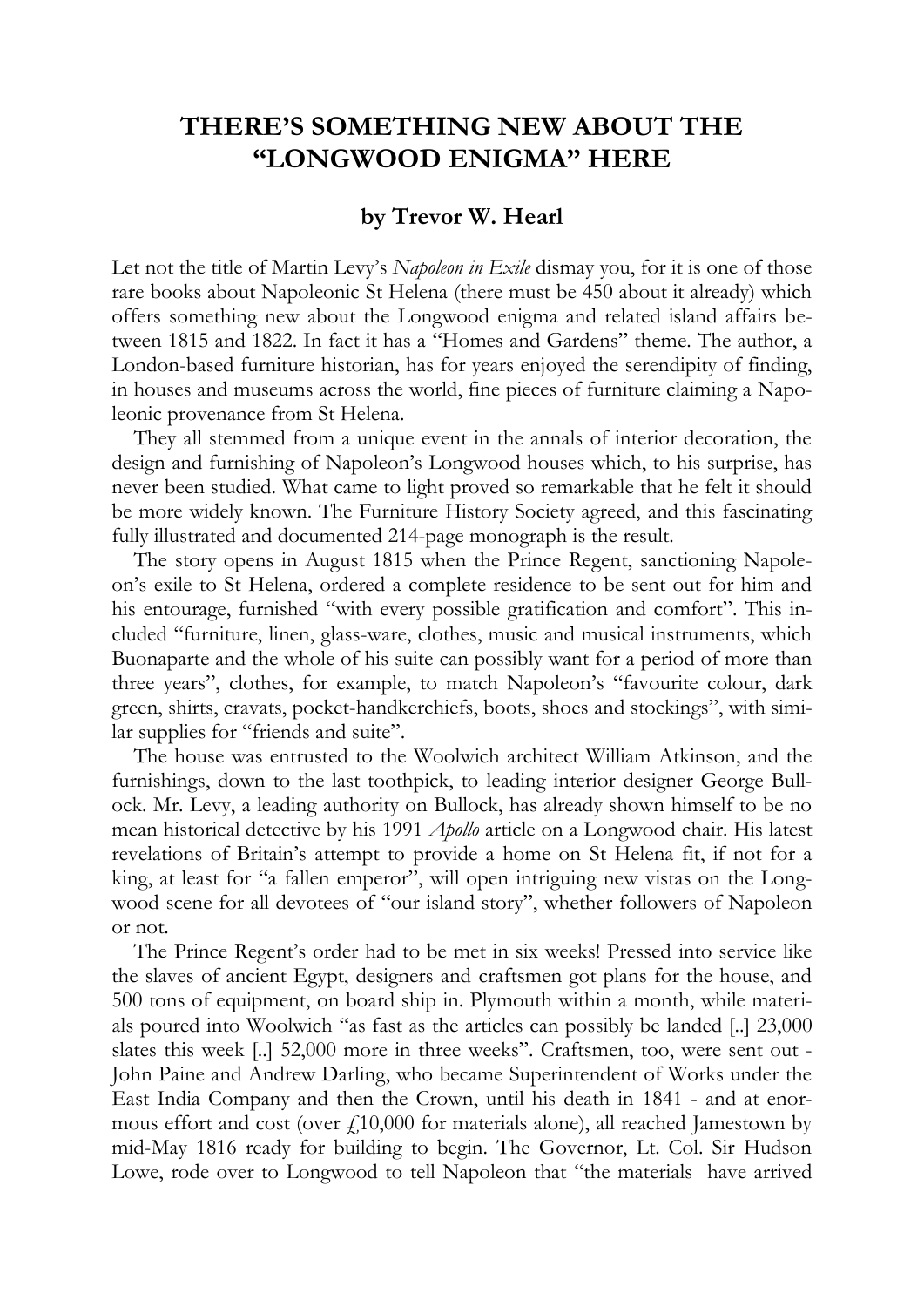for the new house. Did he have any desires on the subject?" Napoleon met his enquiry in silence, "with head lowered and eyes glaring", as he later told Las Cases, who heard the storm break from the next room. "You have been sent to kill me, Sir", bellowed his master. Lowe's polite replies only enraged him further. It was two years before the Governor ignored Napoleon's perversity and had work started on the New House. He was clearly not the man to cope with "the exiles!"

Longwood Old House had been hastily enlarged and an attractive cottage built next door for the Bertrand family for which Lowe had allowed furnishings, curtains and chandeliers to be used from those sent for the New House, requiring replacements when that was nearing completion. Some pieces were made to Bullock designs on the island by Chinese craftsmen under Andrew Darling's supervision, others for servants' rooms and domestic use came from service stock, and yet others had to be sought from new "Royal Warrant" suppliers in England as Bullock had died suddenly in 1818 at the age of 36 seemingly from the stress of it all. Nor were the gardens ignored; enormous labour went into them to satisfy Napoleon's supposed tastes, as well as his petulance. The finished product put him briefly into a quandary, whether to accept it or not. On balance he thought not, and so the exiles mocked the New House, in the words of Napoleon's valet Aly the Mameluke (Louis St Denis) quoted in Octave Aubry's *St Helena* (1936), for its "tinted" wallpapers, carpets of "ordinary thick green cloth", shabby hangings and furniture, "not a clock nor a vase, not a picture on the walls", too few mirrors, and "curtains of a flowered cotton [..] in fashion a century ago". (See page 453).

As Napoleonic literature generally agrees with Aly, Levy's book raises a larger issue. Will *Napoleon in Exile* tempt writers to bring a touch of reality into their analysis of the Longwood story, or will the British always be seen as keeping Napoleon in a cattle-shed? If reason prevailed there would be no need to ask the question, but the omens are not propitious. Frank MacLynn's recent (1997) biography of Napoleon, for example, offering "a clear synthesis of our existing knowledge", dismisses St Helena as "an unhealthy spot where amoebic dysentery, caught from a parasite, was an endemic problem, no less than 56 men out of 630 in the 2nd Battalion of the 66th Regiment [..] succumbed to it". (p. 640). Yet listed among MacLynn's sources is *Surgeon Henry's Trifles* in which the regiment's medical officer states unequivocally: "St Helena is certainly a healthy island, if not the most healthy of this description (i.e. tropical) in the world. During one period of twelve months we did not lose one man by disease out of 500 of the 66th [..] Notwithstanding the assertions of Napoleon's adherents [..] we had [..] no endemic disease in the Island". (p. 165-6). If this did not deter MacLynn from flying in the face of the evidence, what chance do Levy's revelations have of being accepted by Napoleonic authors?

Napoleon had the last laugh, of course, as Longwood New House must surely rank as one of the classic "white elephants" of all time. What could a tiny island ever want with a 56-room sumptuously appointed house spanning 23,000 square feet with marble fireplaces and palatial rooms 15 feet high? The Government pondered its possibilities as a school, a chapel, military accommodation, official gov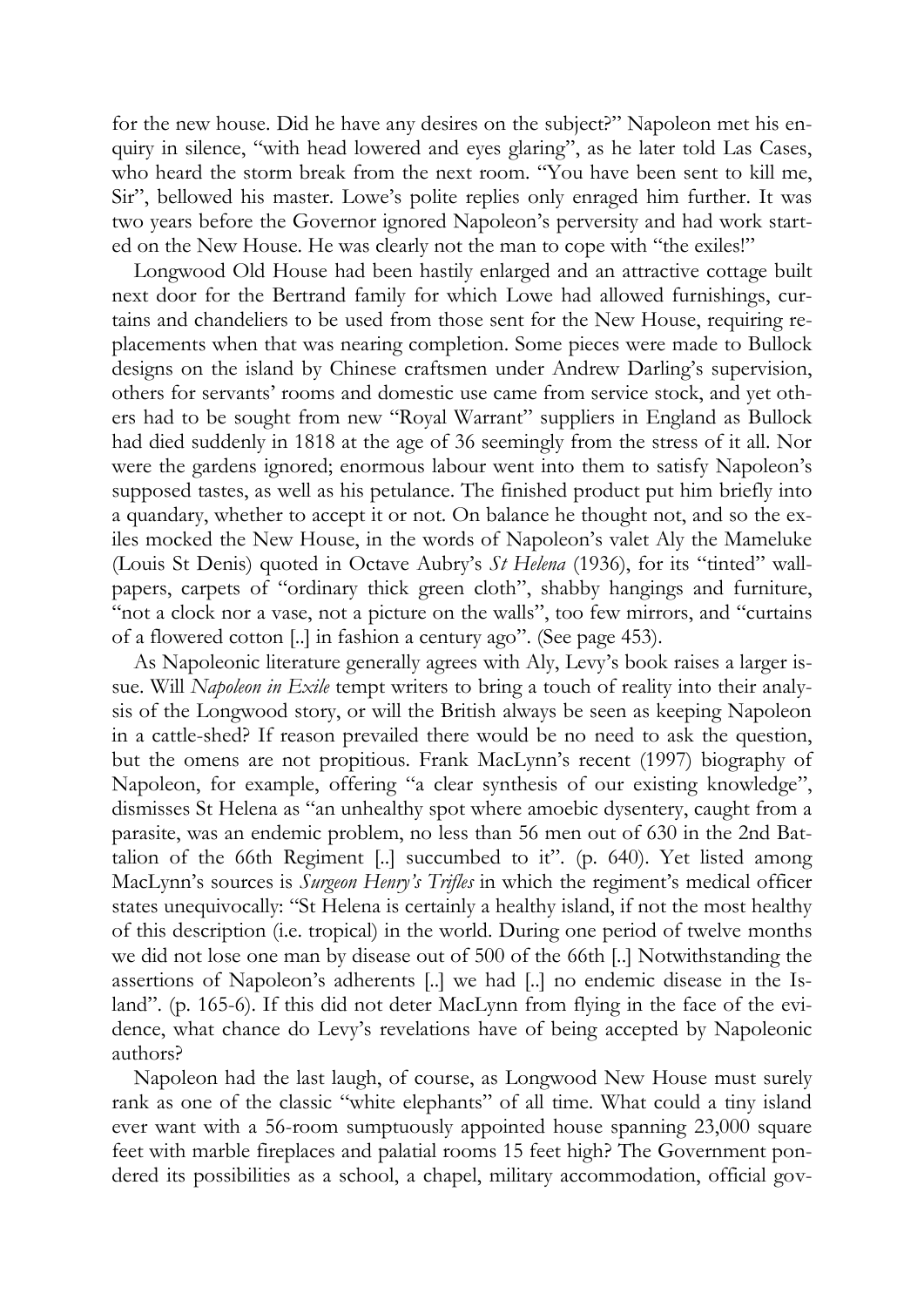ernment residence, and so on. Governor Dallas (1828-36) lived there in the 1830s as being more convenient and healthy for his large family than Plantation House, but it was altogether too large and grandiose to fill a role on the island. Among its many temporary tenants, ironically, was Earl Bathurst commanding the 4th Glo'sters in 1900 guarding Boer prisoners of war at Deadwood Camp, whose forebear, the 3rd Earl as Secretary for War and the Colonies, had provided the house in the first place. It was finally demolished by the Government after ill-usage during World War II. But I have strayed far beyond the scope of the work under review.

After Napoleon's funeral on 9 May 1821, Andrew Darling was told to catalogue and auction the contents of the three houses - the Old House, the New House and Bertrands' - though some went as cabin furniture for the exiles' voyage home. The sale, held in the Court House on ten days between April and August 1822, included horses, carriages, furnishing materials and even ironmongery in store, in all over 700 lots, artfully described as "belonging to the late Emperor Napoleon", but in tiny print "property of Government". Incredibly an almost complete catalogue has survived in America listing buyers and prices, providing fascinating appendices, enabling St Helena-watchers today to see what Col. Hodson, Thomas Brooke, Sir William Doveton, Capt. Broadway, and scores of others whose names are familiar to followers of island history took home with them from the sale. By diligent research the author has traced some of it to their present homes, giving readers the chance to see some of these well-travelled treasures for themselves in houses open to the public or museums - Russell-Cotes Art Gallery at Bournemouth, Musée de Malmaison near Paris, and Playfair Library at Edinburgh University - or on St Helena at Plantation House. But how much still remains on the island unrecognized? Local merchants and carpenters were among the keenest buyers, with the Solomon brothers the biggest purchasers. It must have been an unusually "democratic" occasion, with "other ranks" of the St Helena Regiment rubbing shoulders with, and perhaps bidding against, their officers (Corporal Morse spent  $\ell$ 2.12s.0d. ( $\ell$ 2.60) on three tables, a hammer and a hatchet!), while artisans and laborers pounced eagerly on any bargains. Nor was the fair sex left out. Lot 2, a chest of drawers, went to "Mary Scott" for  $\ell$ 2.11.0, and a wardrobe to "Miss Young" for  $\ell$ 17, with proletarian purchasers identified only as Daisy, Ruby, and Plum. Perhaps the most intriguing item was knocked down to "Polly Henry", "Lot 310: One 6 ft. Patent Mangle with Mahogany Lid & box bottoms &c. Complete". It must have been a state of the art domestic appliance as it cost her  $f<sub>1</sub>22.10s.0d$ ! But she had twelve weeks to pay and may have estimated that after wringing 450 large sheets at the regulation rate of 1/- a sheet, it would pay for itself. Was Polly Henry a well-known local "character" in her day? I noticed a memorial outside St James' Church to a Mary Henry who died on 16 November 1846 aged 74.

Such material lends itself to whimsical speculation. Homagee "the hangman" bought a bedstead for 11/- and Capt. Dalrymple a chariot and four-horse harness (the 1822 equivalent of Governor Stimson's 150 mph Jaguar), but what did Sir William Webber Doveton want with a carpenter's bench or Major Cole with two para-